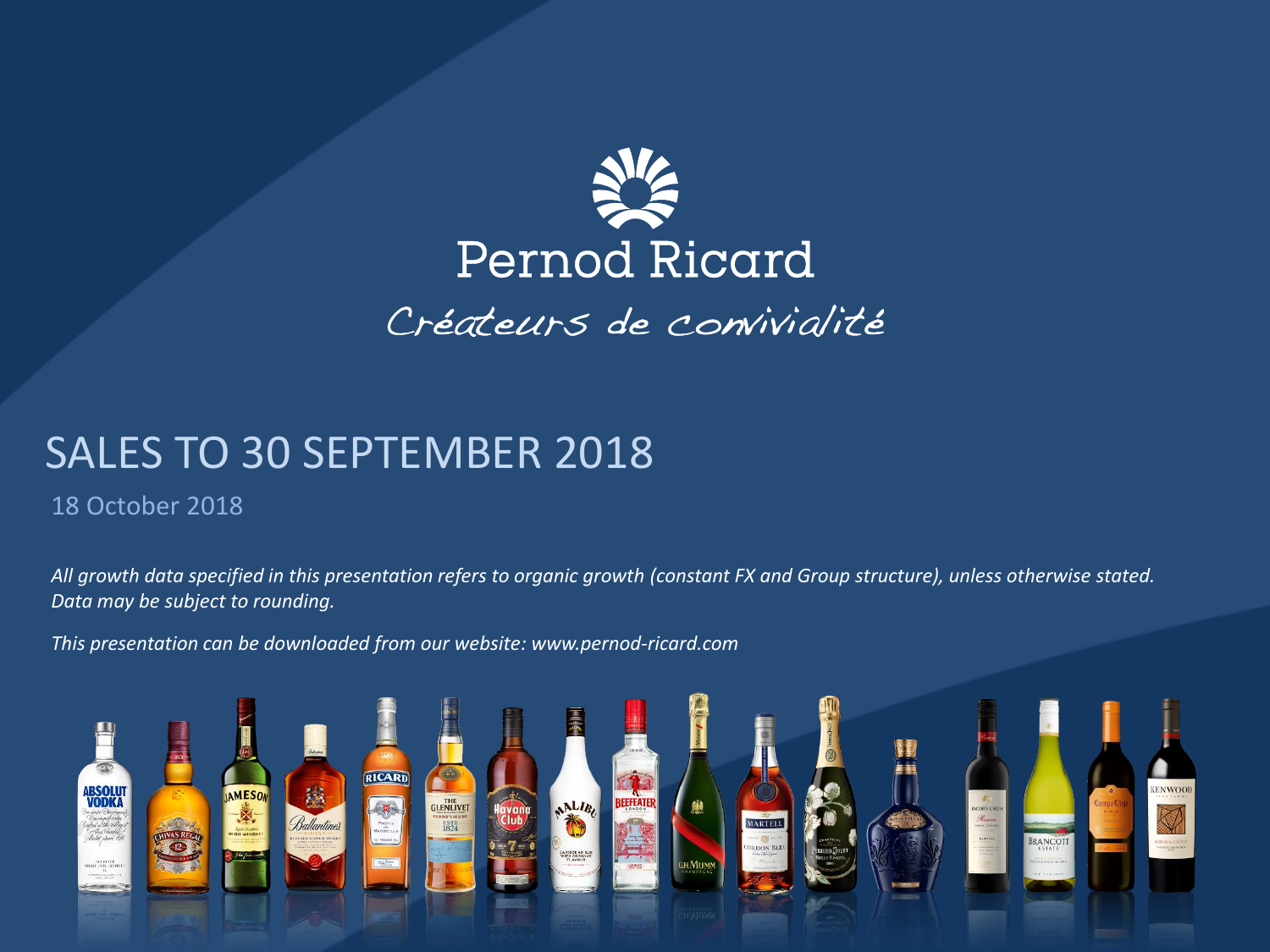

**+10.4%**

## **Organic Sales**

**+7.2% Reported Sales**

18 October 2018 **Q1 FY19 Sales**

# **Very strong start, favoured by technical impacts Growth to moderate in full-year FY19 Executive Summary**

**Modest growth in the Americas: +2%**

- **slower Q1 in USA,** due to shipment phasing, **although underlying trend remains broadly in line with market**
- **strong performance of Travel Retail**

**Very dynamic Asia-RoW: +23%, boosted by technical impacts**

- **strong growth across all categories in China,** further enhanced by advance shipments
- **particularly good Q1 in India** thanks to strong market conditions and value strategy, reinforced by favourable basis of comparison
- **strong performance in Travel Retail Asia and Africa Middle East,**  but ongoing **difficulties in Korea**

#### **Mixed performance in Europe: +1%**

- **strong Sales in Eastern Europe**
- **France and Spain in decline,** with challenging markets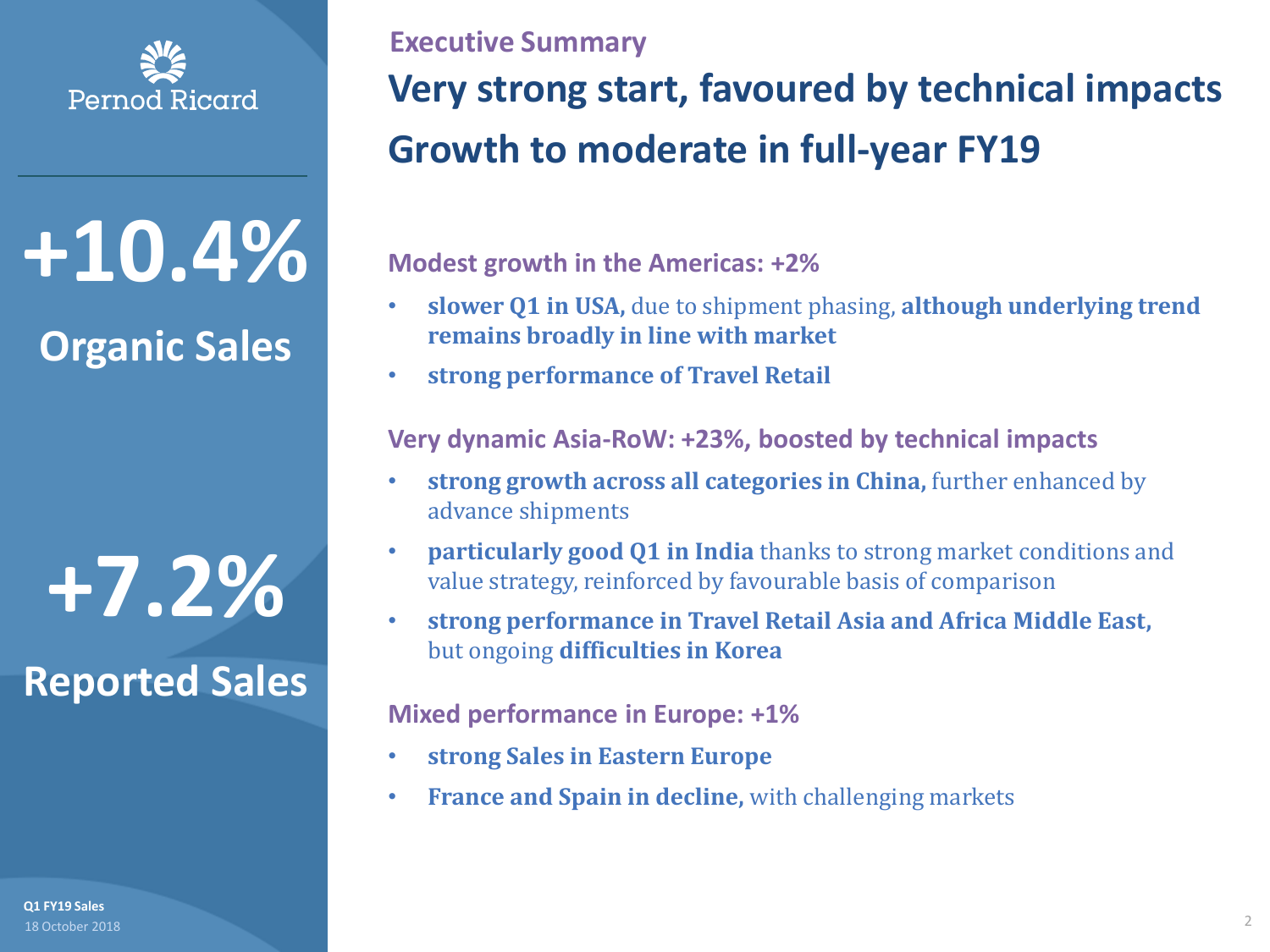

**+10.4%**

# **Organic Sales**

**+7.2% Reported Sales**

18 October 2018 **Q1 FY19 Sales**

# **Key figures**

|                         |                    | Q1 FY19 vs. Q1 FY18                |
|-------------------------|--------------------|------------------------------------|
| <b>Sales</b>            | $\epsilon$ 2,387 m | $+10.4%$<br>Reported growth: +7.2% |
| <b>Mature markets</b>   | $\epsilon$ 1,336 m | $+2\%$                             |
| <b>Emerging markets</b> | $\epsilon$ 1,051 m | $+23%$                             |

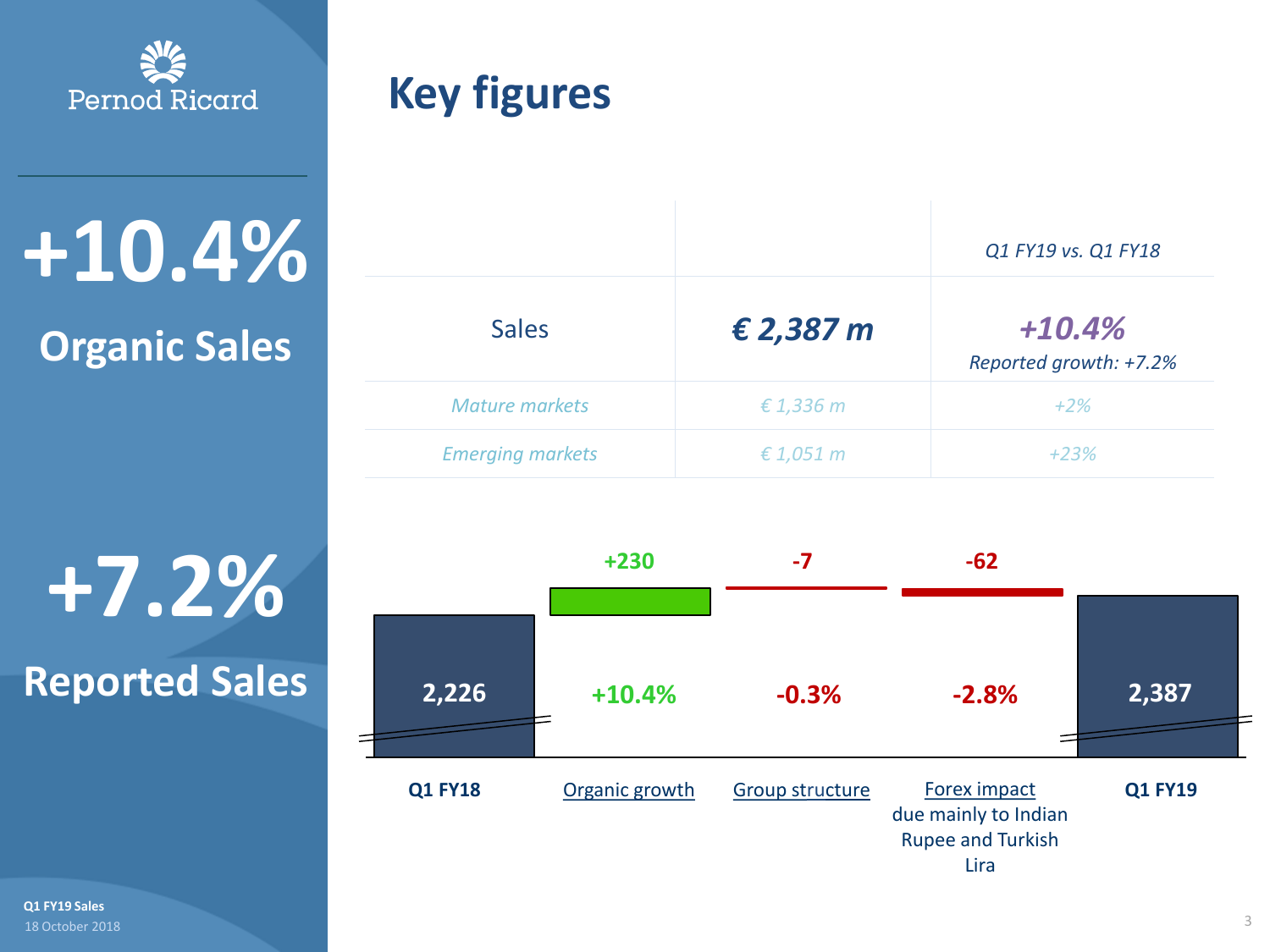

**Very strong start driven by dynamism of Asia-ROW**

> **% of Sales**



*\*FY18 growth rates pre-IFRS 15 restatement*





**Modest growth,**  driven by slower Q1 in USA (phasing), strong growth in Travel Retail, acceleration in Brazil but decline in Mexico (high comparison basis)

**Very dynamic Asia-ROW**, further enhanced by technical impacts, with strong growth in China (including advance shipments) and India (boosted by favourable basis of comparison)

**Mixed performance in Europe,** with strong Sales in Eastern Europe but challenging markets in France and Spain and high comparison basis leading to declines in UK and Germany

**Very strong start, enhanced by positive technical impacts,** with growth to moderate in full-year FY19



18 October 2018 **Q1 FY19 Sales**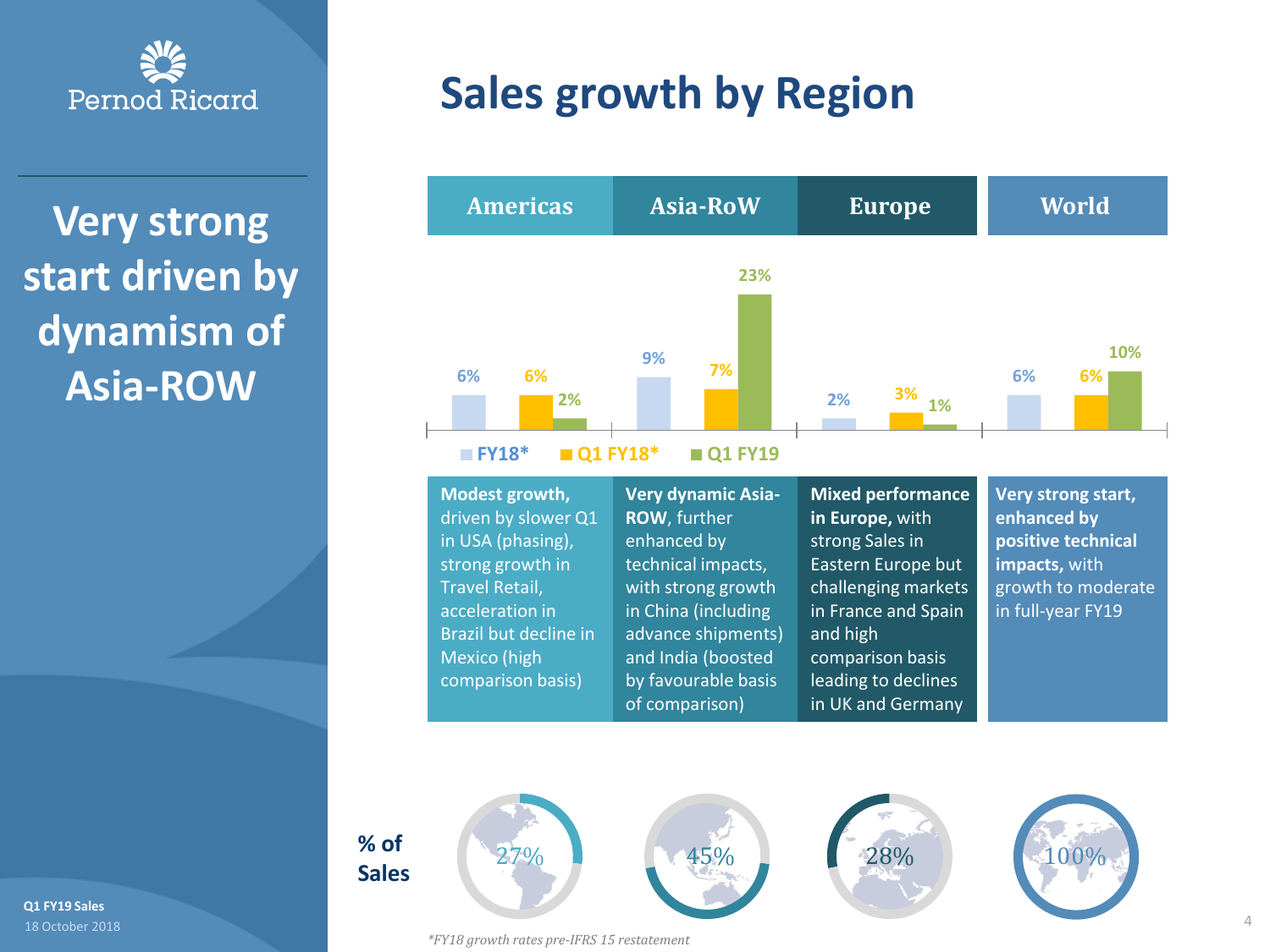

**Acceleration driven by Strategic International and Local Brands**

18 October 2018 **Q1 FY19 Sales**

# **Sales growth by key category**



#### **Price / mix:** +2.9%

*\*FY18 growth rates pre-IFRS 15 restatement*

5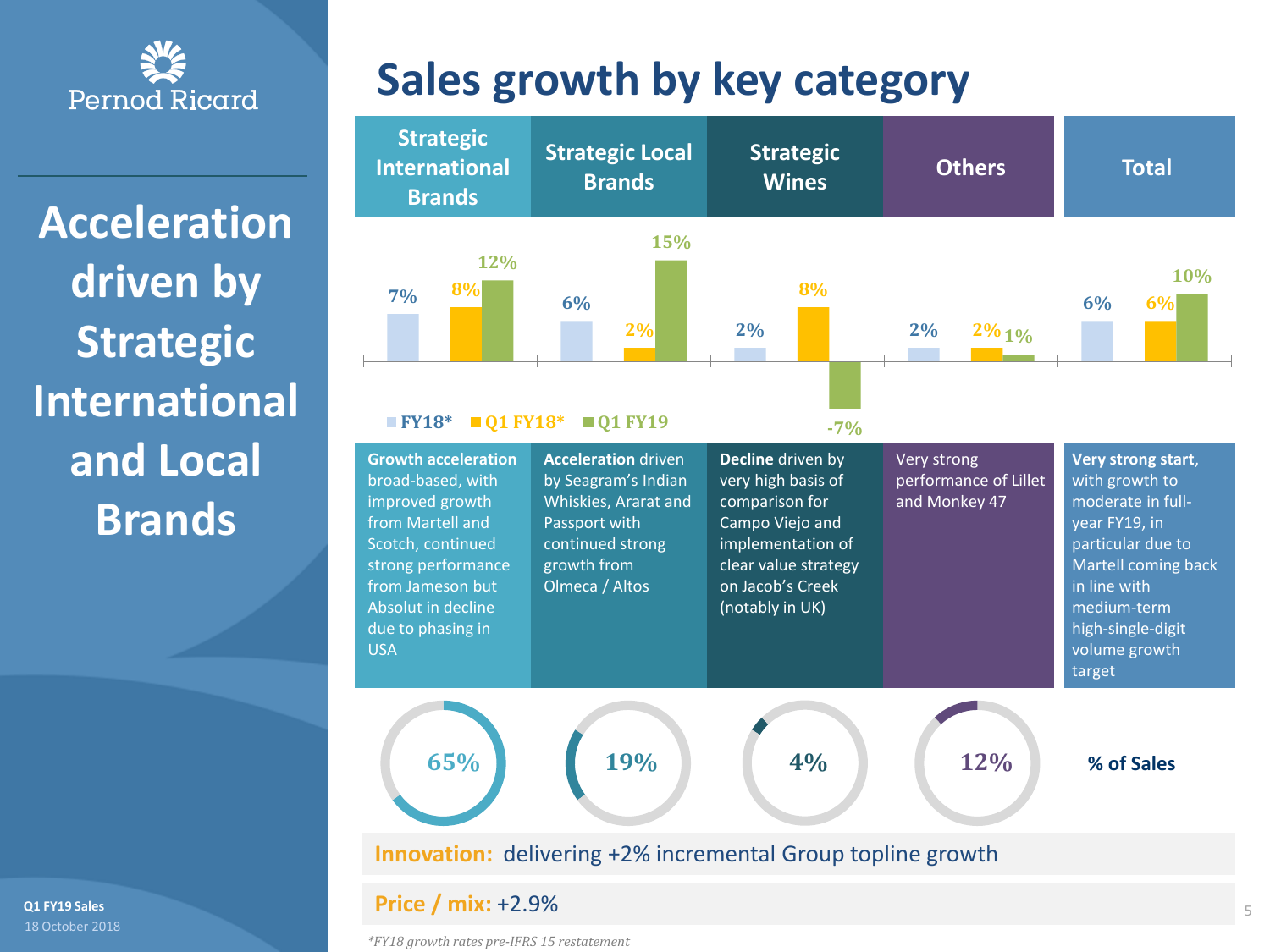

**+2%**

# **Americas Sales**

**Americas**

# **Modest growth**

#### **USA: +2%**

- market growth stabilising around c.  $4\%$ <sup>1</sup>
- **consistent implementation of diversified portfolio strategy<sup>2</sup> :**
	- Jameson continued double-digit growth, with Caskmates improving mix
	- <sup>o</sup> **Absolut in decline,** with softer performance in recent months, in category that remains difficult
	- **very dynamic growth relays**, in particular Martell (+62%) and Altos (+24%)
- Sales negatively impacted by phasing, **although underlying performance remains broadly in line with market**

#### **Canada: +3%**

• **return to growth** driven by Strategic International Brands, in particular Absolut

#### **Travel Retail Americas**

• **continued strong performance** driven by Strategic International Brands, with Martell in good growth and Scotch accelerating

#### **Latin America**

- **Brazil: very strong start** across Strategic International and Local Brands (shipments partly favoured by national truck drivers' strike in Q4 FY18)
- **Mexico: decline** mainly linked to very high basis of comparison on Strategic International Brands. Improved underlying trends on whiskies and Absolut.

**Q1 FY19 Sales**

*1 Internal estimate*

*2 Nielsen value data 52 weeks to 8 September 2018* 18 October 2018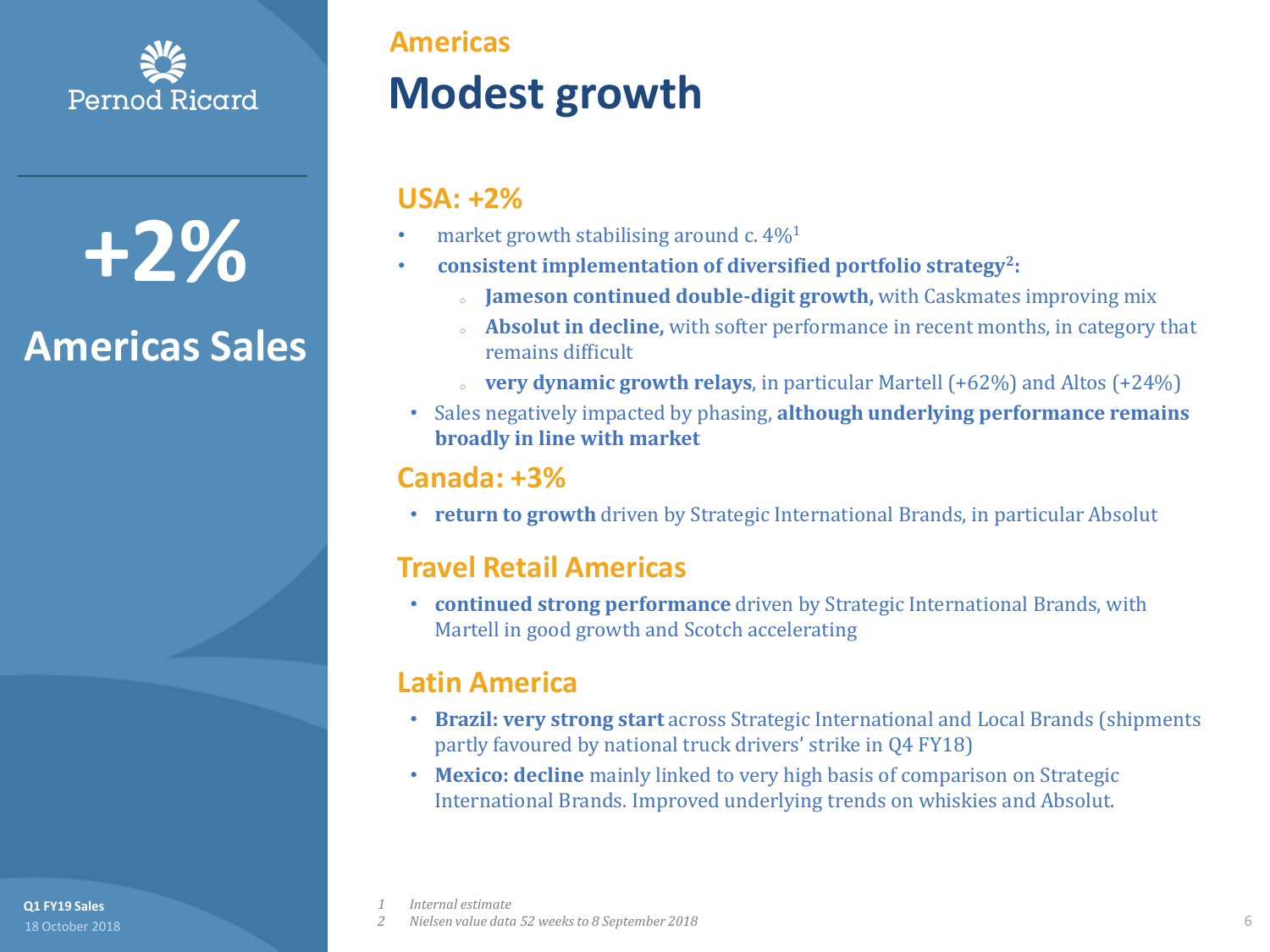

**+23%**

# **Asia-RoW Sales**

18 October 2018 **Q1 FY19 Sales**

**Asia-Rest of World**

# **Very dynamic, partly favoured by technical impacts**

#### **China: +27%**

- **dynamic demand across all key categories**
- **sell-in ahead of depletions,** due to wholesalers building inventories in advance of festive season
	- $\triangleright$  H1 to benefit from earlier Chinese New Year<sup>1</sup>
	- ➢ Sales to normalise for full-year FY19, especially for Martell
- **Martell in strong growth** across all price segments
- **Chivas in double-digit growth,** continuing to respond positively to NBA platform activation
- **very good performance of growth relays**, in particular Absolut, The Glenlivet, Mumm and Jacob's Creek

#### **India: +34%**

• **very dynamic growth** across portfolio, benefiting from value strategy and further enhanced by cycling GST implementation and remainder of highway ban in Q1 FY18

#### **Travel Retail Asia**

- continued **very strong growth**, thanks in particular to Chinese and Korean travellers
- H1 to benefit from earlier Chinese New Year<sup>1</sup>

#### **Korea**

• **still in decline** in difficult context, despite positive impact of innovation

#### **Africa and Middle East**

• **double-digit growth** thanks in particular to resilience of Turkish business and Nigeria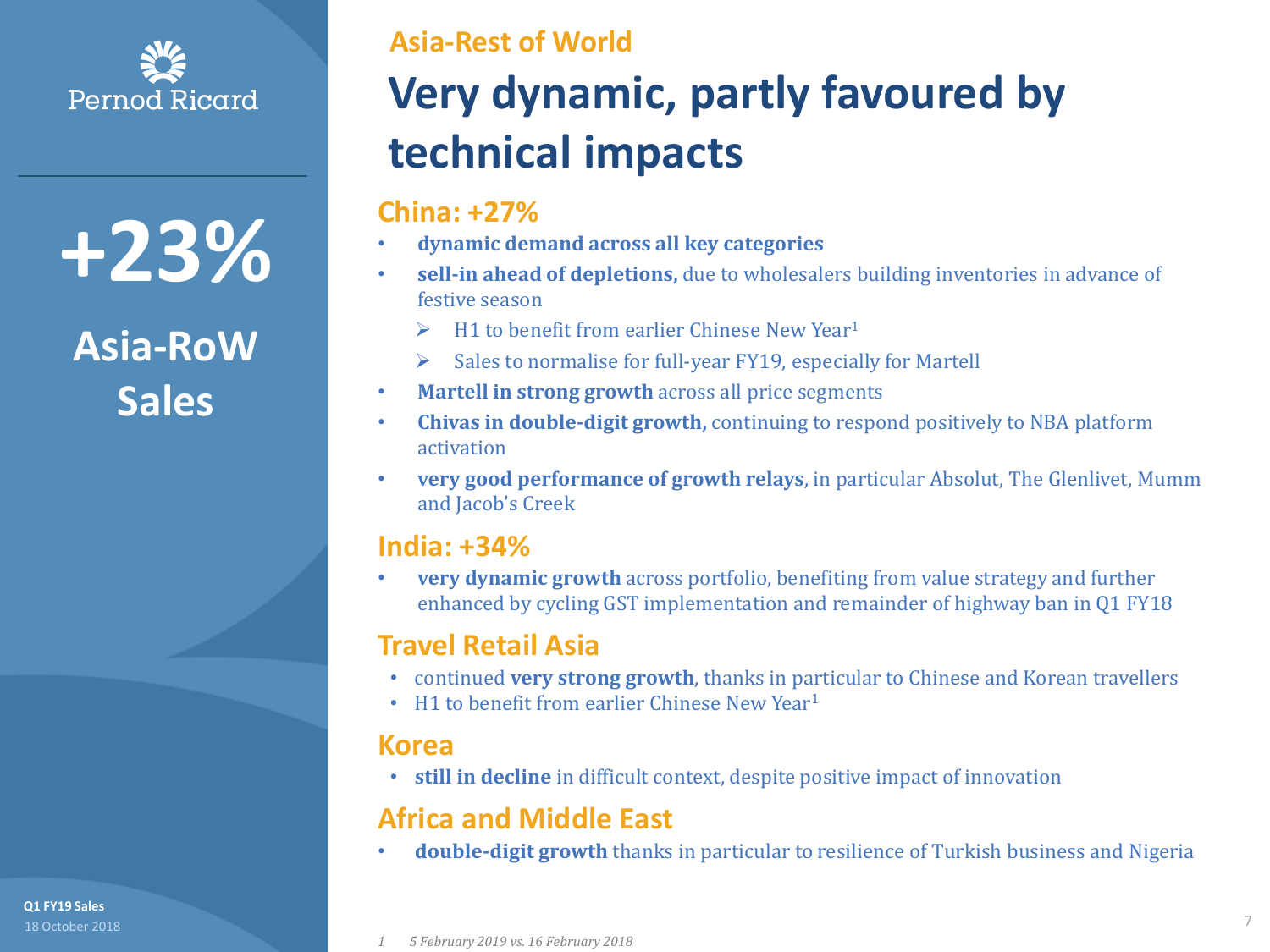

**+1%**

# **Europe Sales**

**Mixed performance Europe**

#### **France: -4%**

- **conditions still difficult,** with the market in decline
- pressure on whiskies and Aniseed categories

#### **Spain**

- $\cdot$  market now flat<sup>1</sup> and increasingly competitive
- sell-in impacted by **destocking**

#### **Germany**

- **decline due to cycling very strong Q1 FY18**
- continued very strong development of aperitif segment, in particular Lillet

#### **UK**

- **slight decline** driven by Wines, linked to Campo Viejo Summer promotional phasing and implementation of value strategy
- **Strategic International Brands** in double-digit growth, with particularly strong performance from Beefeater, Absolut and Jameson

#### **Travel Retail Europe**

• **modest decline** due to soft start on Absolut and whiskies

#### **Russia**

• **strong Sales** across portfolio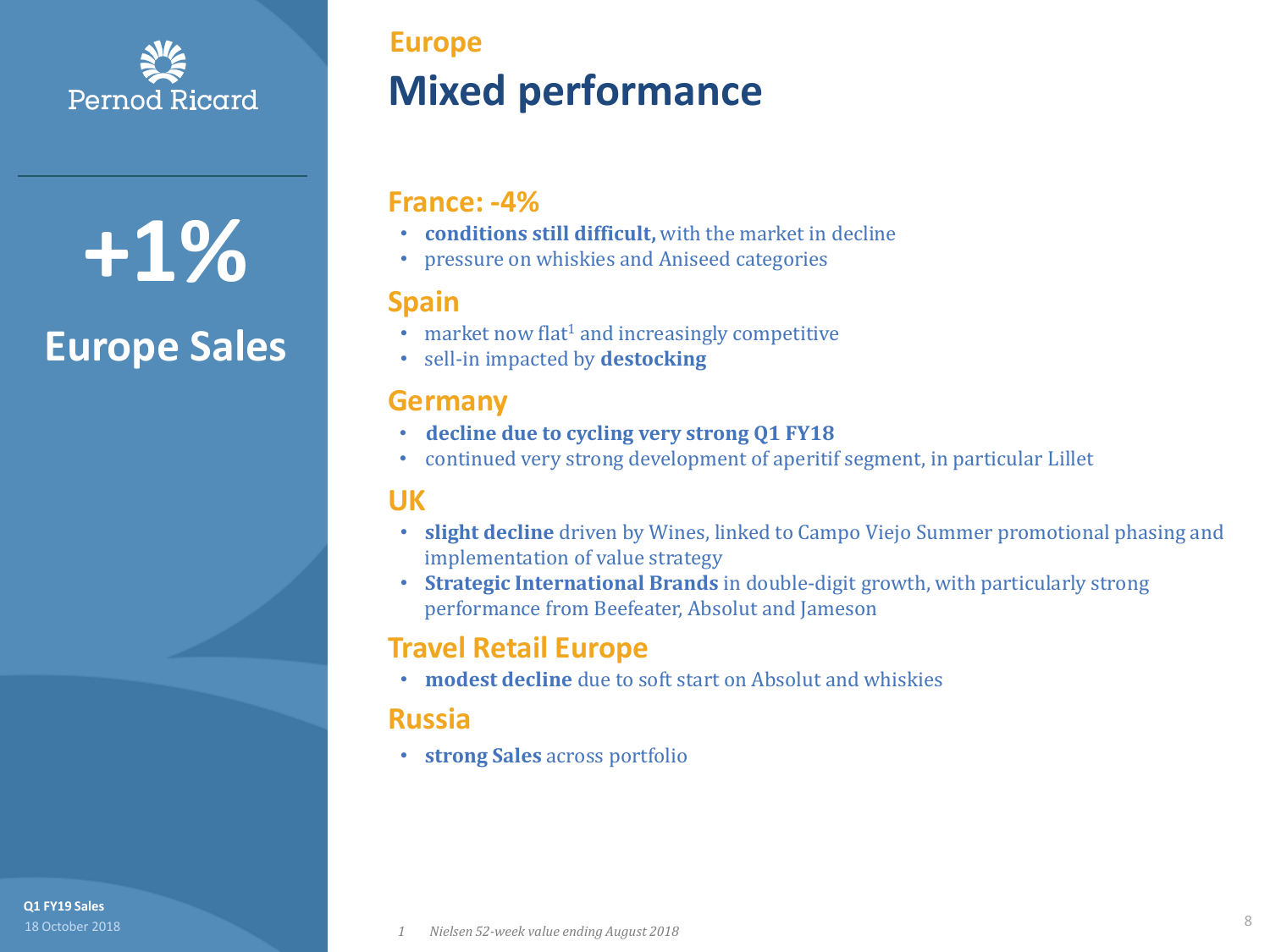

# **Outlook**

**Continued execution of consistent strategy with clear resource allocation and support for must-win brands and markets**

**For FY19, in an uncertain geopolitical and monetary environment, Pernod Ricard expects:**

- **broad-based Sales growth to continue, albeit moderating vs. Q1 FY19 in Asia**
- **improved pricing vs. FY18**
- **pressure on input costs**
- **FX impact on Profit from Recurring Operations slightly negative<sup>1</sup>**

#### **Confirmation of FY19 Guidance:**

**Organic growth in Profit from Recurring Operations between +5% and +7%**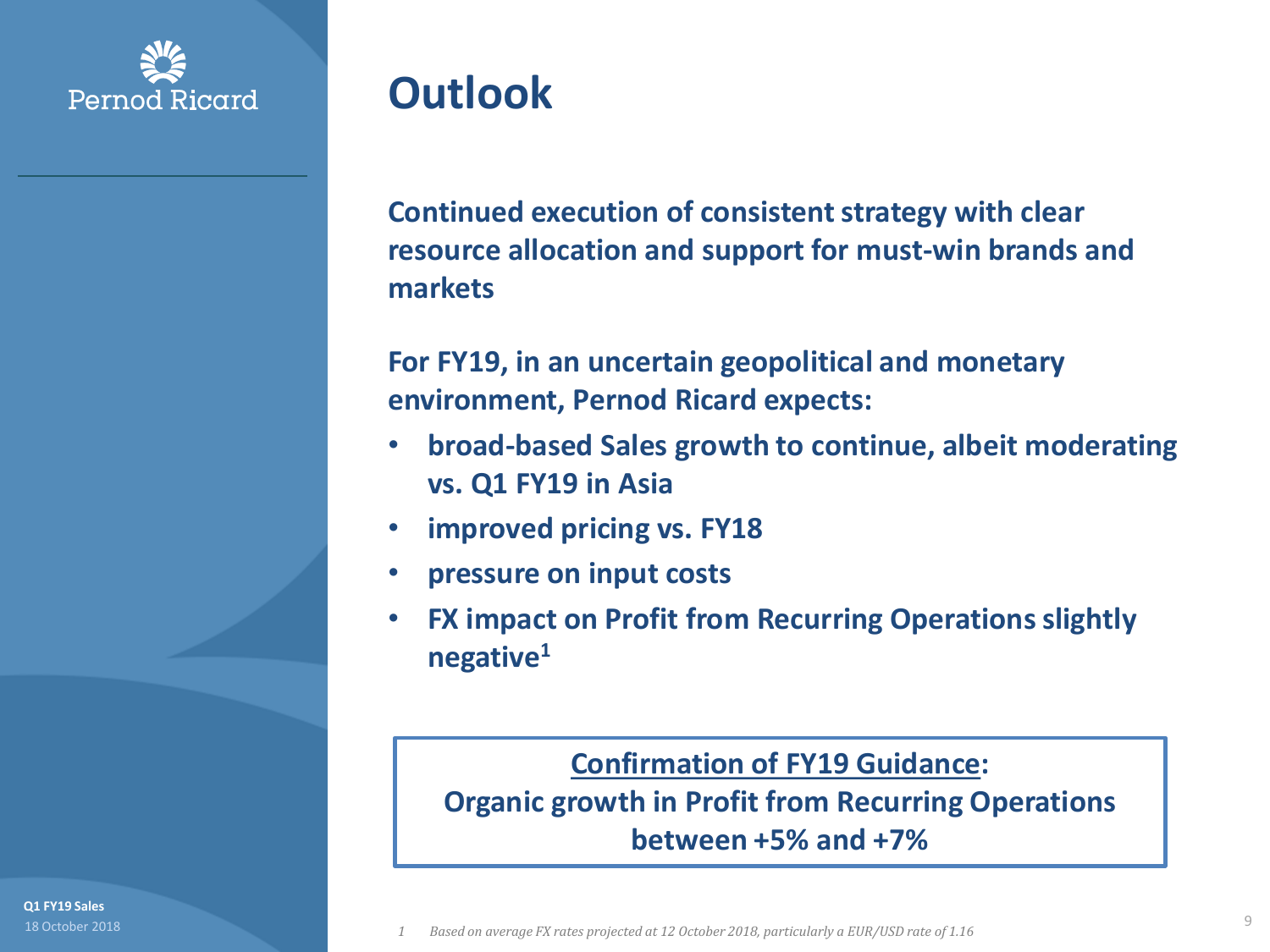# Appendices

#### **Definitions and reconciliation of non-IFRS measures to IFRS measures**

Pernod Ricard's management process is based on the following non-IFRS measures which are chosen for planning and reporting. The Group's management believes these measures provide valuable additional information for users of the financial statements in understanding the Group's performance. These non-IFRS measures should be considered as complementary to the comparable IFRS measures and reported movements therein.

#### **Organic growth**

Organic growth is calculated after excluding the impacts of exchange rate movements and acquisitions and disposals.

Exchange rates impact is calculated by translating the current year results at the prior year's exchange rates.

For acquisitions in the current year, the post-acquisition results are excluded from the organic movement calculations. For acquisitions in the prior year, postacquisition results are included in the prior year but are included in the organic movement calculation from the anniversary of the acquisition date in the current year.

Where a business, brand, brand distribution right or agency agreement was disposed of, or terminated, in the prior year, the Group, in the organic movement calculations, excludes the results for that business from the prior year. For disposals or terminations in the current year, the Group excludes the results for that business from the prior year from the date of the disposal or termination.

This measure enables to focus on the performance of the business which is common to both years and which represents those measures that local managers are most directly able to influence.

#### **Profit from recurring operations**

Profit from recurring operations corresponds to the operating profit excluding other non-current operating income and expenses.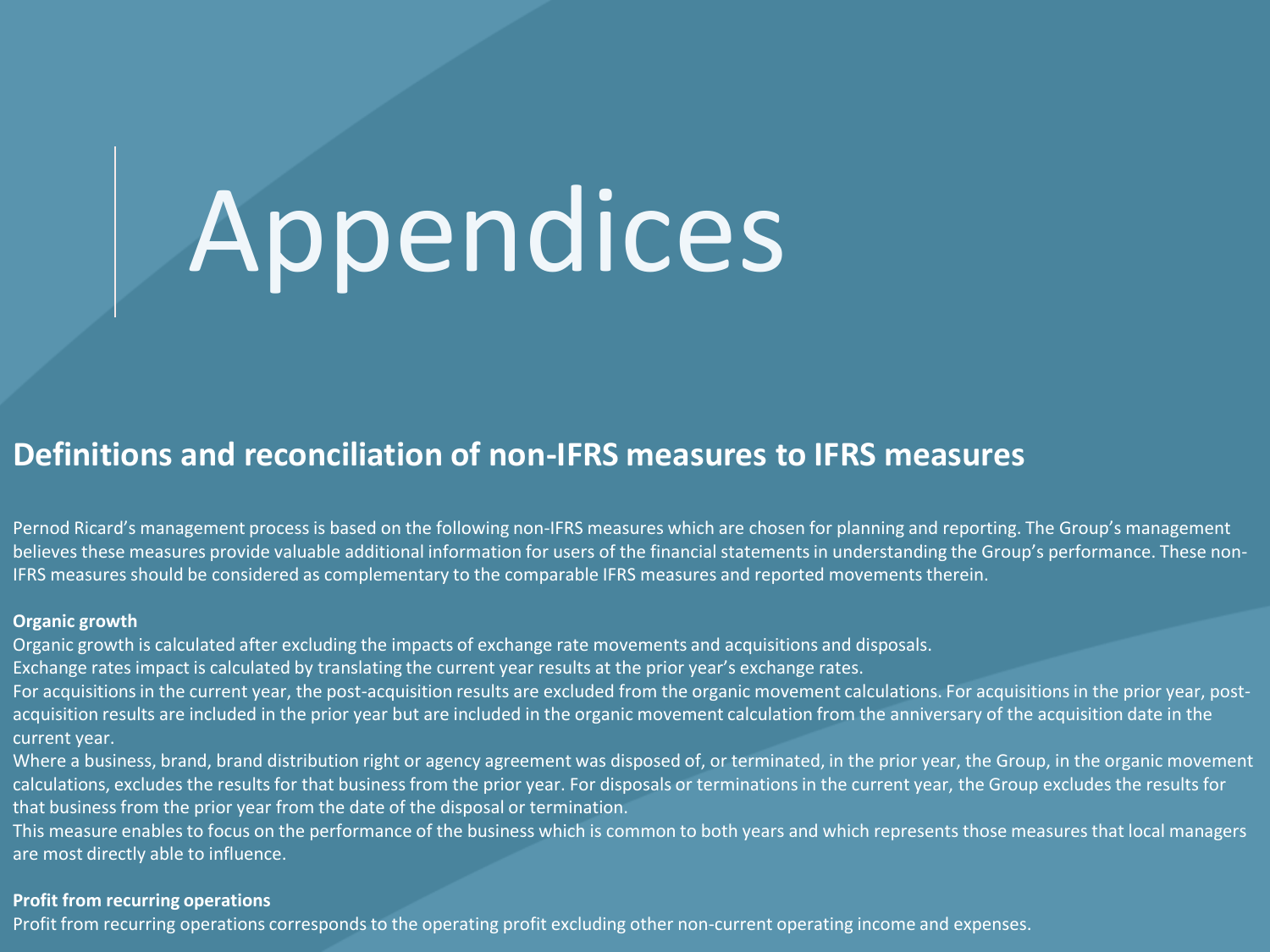

# **Upcoming communications**

| $\mathsf{DATE}^1$          | <b>EVENT</b>                            |
|----------------------------|-----------------------------------------|
| Wednesday 21 November 2018 | <b>Annual General Meeting</b>           |
| Thursday 13 December 2018  | North America conference call           |
| Thursday 7 February 2019   | <b>H1 FY19 Sales &amp; Results</b>      |
| Tuesday 19 March 2019      | <b>EMEA &amp; LATAM conference call</b> |
| Thursday 18 April 2019     | Q3 FY19 Sales                           |

**Q1 FY19 Sales**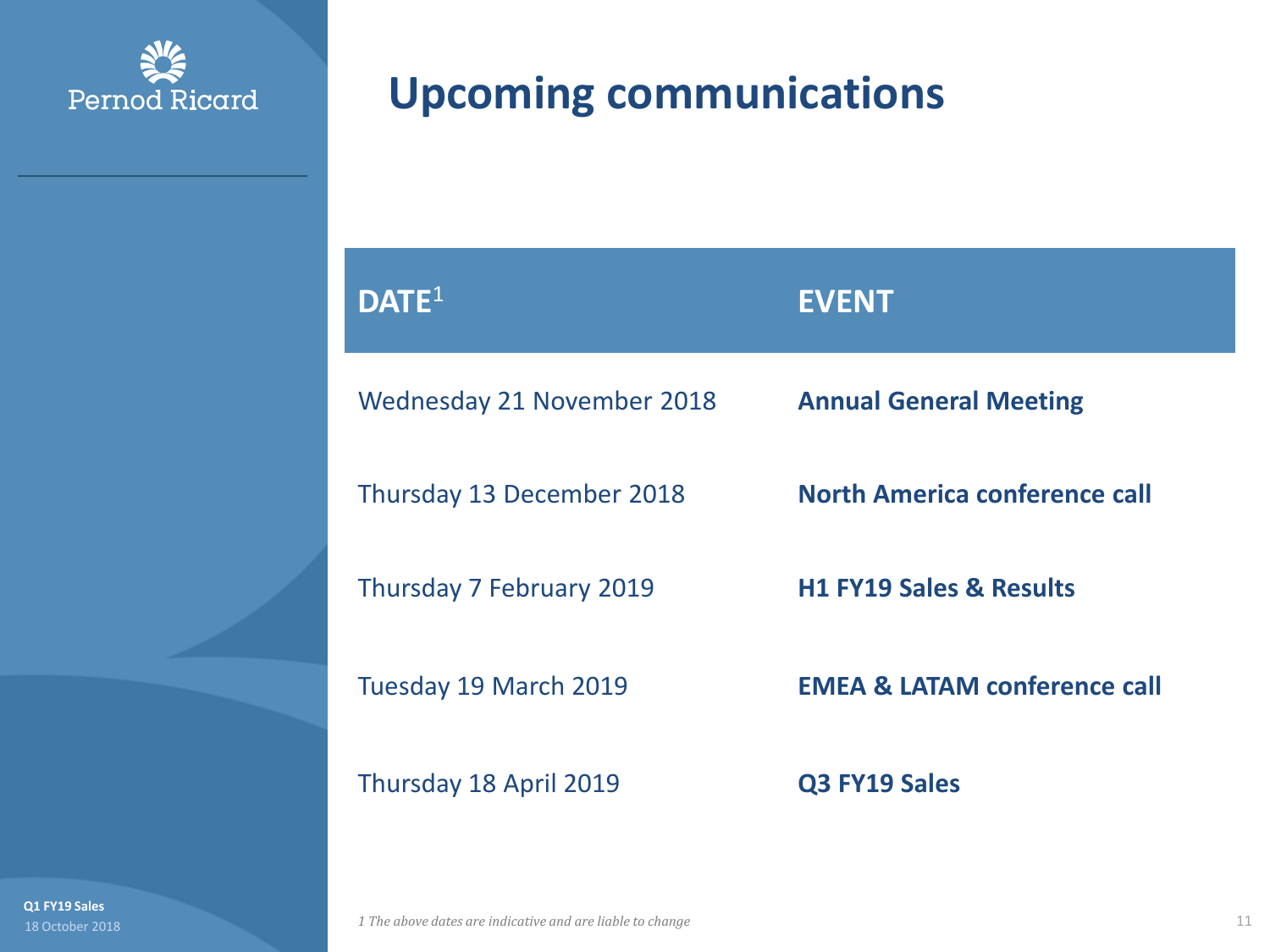

### **Q1 FY19 Sales Analysis by Region**

| <b>Net Sales</b><br>$(\epsilon$ millions) | <b>Q1 FY18</b> |        | <b>Q1 FY19</b> |        | Change |       | <b>Organic Growth</b> |     | <b>Group Structure</b> |       | <b>Forex impact</b> |       |
|-------------------------------------------|----------------|--------|----------------|--------|--------|-------|-----------------------|-----|------------------------|-------|---------------------|-------|
| <b>Americas</b>                           | 639            | 28.7%  | 636            | 26.6%  | (3)    | 0%    | 15                    | 2%  | (3)                    | 0%    | (15)                | $-2%$ |
| Asia / Rest of World                      | 916            | 41.1%  | 1,084          | 45.4%  | 169    | 18%   | 208                   | 23% | (0)                    | 0%    | (39)                | $-4%$ |
| Europe                                    | 671            | 30.2%  | 667            | 27.9%  | (4)    | $-1%$ |                       | 1%  | (4)                    | $-1%$ | (8)                 | $-1%$ |
| <b>World</b>                              | 2,226          | 100.0% | 2,387          | 100.0% | 161    | 7%    | 230                   | 10% | (7)                    | 0%    | (62)                | $-3%$ |